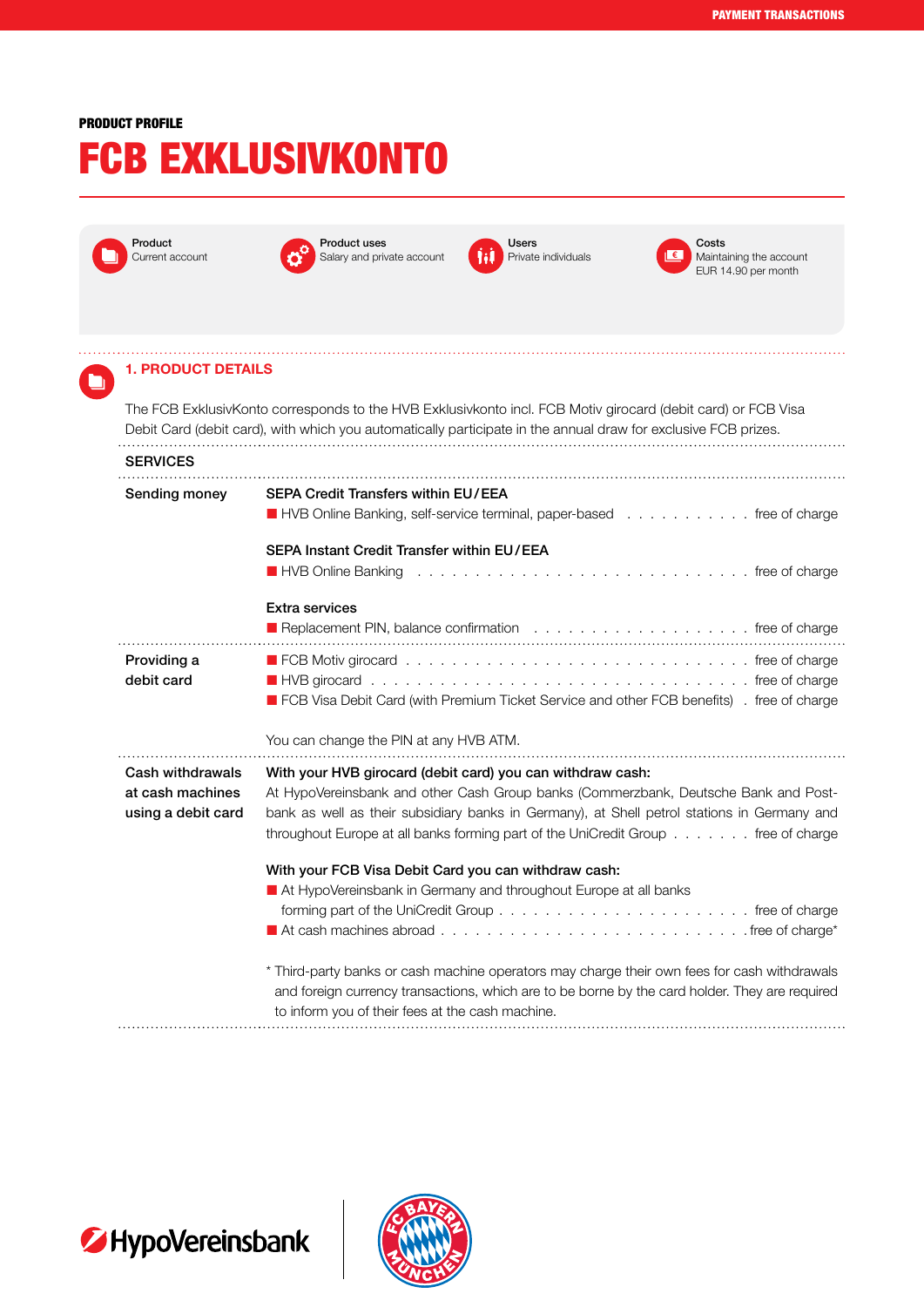| Providing a<br>credit card | ■ FCB Mastercard (with Premium Ticket Service <sup>1</sup> ) free of charge<br><b>HVB</b> Mastercard<br><b>HVB Mastercard Gold</b><br>You can change the PIN at any HVB ATM.                                                                                                                                                                                                                                                         |
|----------------------------|--------------------------------------------------------------------------------------------------------------------------------------------------------------------------------------------------------------------------------------------------------------------------------------------------------------------------------------------------------------------------------------------------------------------------------------|
|                            | Cash withdrawal all over the world with HVB Mastercard,<br>HVB Mastercard Gold and FCB Mastercard free of charge<br>In exceptional cases, some third-party banks/ATM operators may charge additional fees. We<br>will refund these in full - please inform your relationship manager should the situation arise.                                                                                                                     |
|                            | Please see the relevant product profiles for more detailed information on the individual credit<br>cards.<br><sup>1</sup> Games during the corona-related special plays are excluded.                                                                                                                                                                                                                                                |
|                            | Arranged overdraft HVB overdraft facility<br>Usually three times your net monthly salary<br>Interest rate for an authorised overdraft facility and/or tolerated overdraft<br>(overdrawn account): please refer to the current list of prices and services.                                                                                                                                                                           |
|                            | Changing accounts Free account-changing service<br>Online account-changing service via hvb.de/kontowechsel<br>Statutory account-changing support in accordance with the (German) Payment Accounts Act                                                                                                                                                                                                                                |
| Modes of access            | HVB Online Banking (hvb.de)<br><b>HVB Mobile Banking app</b><br>Self-service terminals<br>HypoVereinsbank branches                                                                                                                                                                                                                                                                                                                   |
| Account<br>information     | Free provision of account statements<br>Online account statements (automatic or manual download, archiving, printing)<br>Statement printer<br>Account statements by post (weekly, fortnightly, etc.)                                                                                                                                                                                                                                 |
| Text alerts                | Texts may be selected on an individual basis<br>Transactions using a credit card or the FCB Visa Debit Card<br>Account services (checking account balance, incoming payments, debit transactions,<br>account balance notification for above or below customer-defined account balances,<br>account statement reminders)<br>Select and change at any time, either online (HVB Online Banking) or through your<br>relationship manager |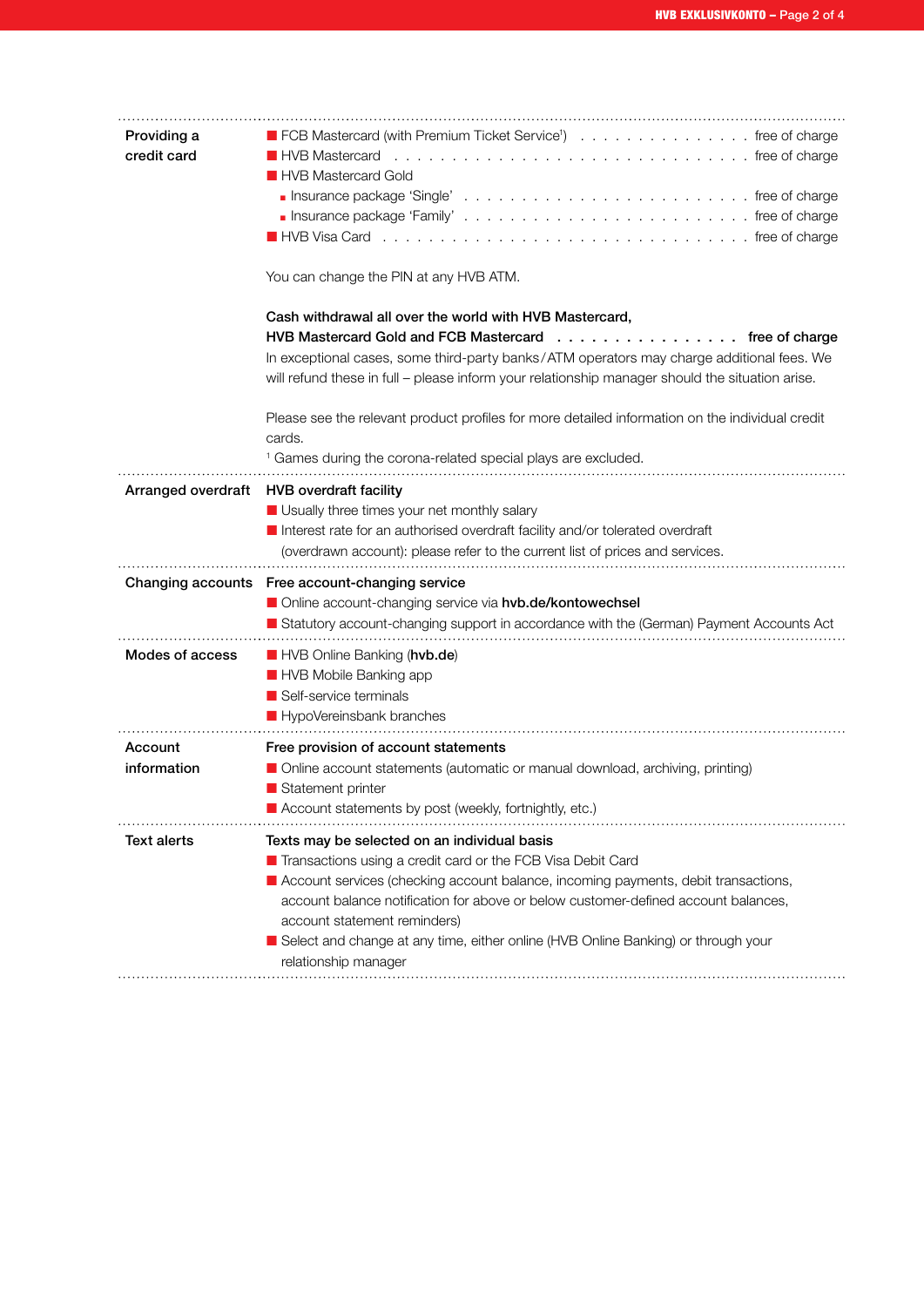|                                      | Annual raffle of "Money can't buy" prizes such as:<br>$\blacksquare$ 2 x 1 place in the UEFA Champions League trip with FC Bayern München<br>Original match balls with the signatures of many players<br>Hand-signed "Match-worn" jerseys and many other great fan articles                                                                                                                                                                                                                                                                                                                                                                                                                                                                                                                                                                                                                                                           |
|--------------------------------------|---------------------------------------------------------------------------------------------------------------------------------------------------------------------------------------------------------------------------------------------------------------------------------------------------------------------------------------------------------------------------------------------------------------------------------------------------------------------------------------------------------------------------------------------------------------------------------------------------------------------------------------------------------------------------------------------------------------------------------------------------------------------------------------------------------------------------------------------------------------------------------------------------------------------------------------|
| <b>Travel reservation</b><br>service | You can make reservations with more than 120 travel operators through the travel agent<br>PTG (Professional Travel GmbH).<br>■ FCB ExklusivKonto account holders are eligible to receive from HypoVereinsbank a 7%<br>refund of the cost of travel within 6 weeks of the trip (not including taxes, additional fees,<br>comparable surcharges and cancellation fees)<br>To qualify, customers must hold an FCB ExklusivKonto at the time of booking and receiving<br>the refund.<br>Reservations may be made by calling the service hotline at +49 40 4136 0127 or online at<br>hyb.de/zusatzservices<br>The service hotline is open from Monday to Saturday from 8.00 am to 8.00 pm.                                                                                                                                                                                                                                                 |
| <b>Ticket service</b>                | Order any kind of tickets, for example for concerts, theatre plays or musicals.<br>Holders of the FCB ExklusivKonto will receive from HypoVereinsbank a 5% refund on the net<br>ticket price within 6 weeks of the event (does not apply to taxes, (advance) booking fees and<br>surcharges, such as postage and cancellation fees).<br>■ To this end, the FCB ExklusivKonto must exist at the time of booking and refund.<br>HVB only acts as a ticket broker. The tickets are sold in the name and for the account of the<br>respective organiser with whom you enter into a contract.<br>Book your ticket via the service hotline +49 40 4136 0127 or online at<br>hvb.de/zusatzservices. By clicking on "Ticketservice", you will be redirected to the booking<br>portal of CTS Eventim, a globally leading provider of ticketing services.<br>The service hotline is available from Monday to Saturday from 8.00 am to 10.00 pm. |
| Emergency<br>cash service            | Fast organisation of emergency cash in Germany and abroad<br>by calling the hotline to cancel your card +49 89 378 23939<br>Cash can usually be made available within 60 minutes<br>Up to EUR 1,500 (within 30 days) in the respective local currency<br>Payout from your account within credit / credit limit<br>Available at over 30,000 payment locations in 120 countries<br>Prior notification by telephone of any applicable transfer fees                                                                                                                                                                                                                                                                                                                                                                                                                                                                                      |
| Extras                               | FCB ExklusivKonto account holders may receive further reductions and vouchers.                                                                                                                                                                                                                                                                                                                                                                                                                                                                                                                                                                                                                                                                                                                                                                                                                                                        |